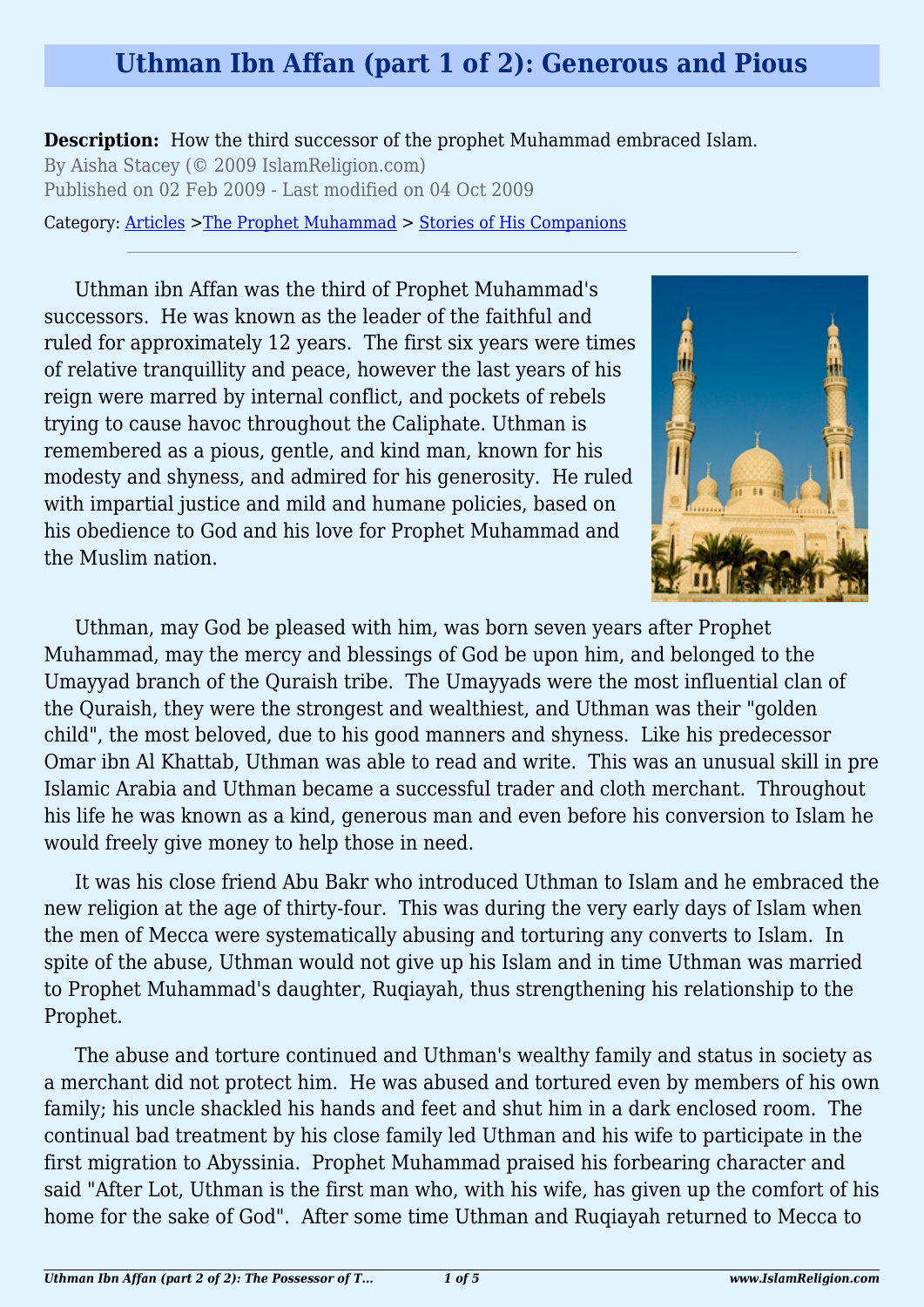be with the struggling Muslims and their beloved father and Prophet.

Uthman formed a very close relationship with Prophet Muhammad, and he gained intricate knowledge about the religion of Islam. He narrated 146 traditions directly from the Prophet himself and was one of very few people who were able to write down Quran. Uthman also became a reference point for those trying to learn the rituals of worship. He understood and was able to instruct others in the rituals of ablution, prayer, and other Islamic obligations. Uthman also participated in the migration to Medina and here he assisted Prophet Muhammad in establishing the Muslim nation. Prophet Muhammad even referred to him as his assistant.

In Medina, water was scarce and control of the wells was tightly held by several men. Because he was a skilful trader and negotiator, Uthman set about trying to procure a well for the use of the Muslims. He negotiated a price for half a well; he would have control one day and the other owner the next day. However, Uthman gave his water to the Muslims freely, so nobody wanted to pay for the water on the alternate days. The original owner of the well had no choice but to sell his half of the well to Uthman who nevertheless paid a fair price for it. Uthman continued to allow the water to be used freely by all and never reminded the people of his charity. He was humble and modest.

Uthman gave freely from his wealth to please God and His messenger Muhammad. Historical Islamic stories mention that every Friday Uthman would buy slaves for the purpose of setting them free and that although he was wealthy he was often without servants because of this habit. When Prophet Muhammad and the Muslim armies were going to fight the Byzantines at Tabuk, he called on the wealthier people to give from their wealth and property to support and equip the soldiers. Uthman presented 200 saddled camels and 200 ounces of gold. He also gave 1,000 dinars. Prophet Muhammad kept asking for donations hoping to inspire others to give as freely as Uthman. However, it was Uthman who surpassed them all and gave a total of 900 equipped camels.[\[1\]](#page-2-0)

<span id="page-1-0"></span>The portrait we are able to build of Uthman is that of a generous, unassuming, and kind man. He was known for his humbleness, modesty, and piety. Uthman would often spend the nights in prayer and he was known to fast often, sometimes on alternative days. In spite of his wealth, he lived simply and would often sleep, wrapped in a blanket, on the sand of the mosque. Uthman was appointed as the third leader of the Muslims after Prophet Muhammad by a council of six men. He continued the humane and just rule of Prophet Muhammad, Abu Bakr, and Omar. He cared for the Muslims and expanded the Muslim Caliphate into Morocco, Afghanistan, and Azerbaijan. For six years, his reign was one of peace and calmness, but the winds of change were blowing over the empire.

Uthman ibn Affan, like his predecessors was a man of the people. He was modest, shy, and humble but still his later reign was marred by infighting and rebellion. God had chosen Uthman to be the third leader but the people of dissension plotted to remove him from this noble position. Prophet Muhammad had prophesized that Uthman would be placed in a very difficult situation when he said, **"Perhaps God will clothe you with a shirt, Uthman, and if the people want you to take it off, do not take it off for them."** Uthman did not remove his shirt, his love for God and his Messenger kept him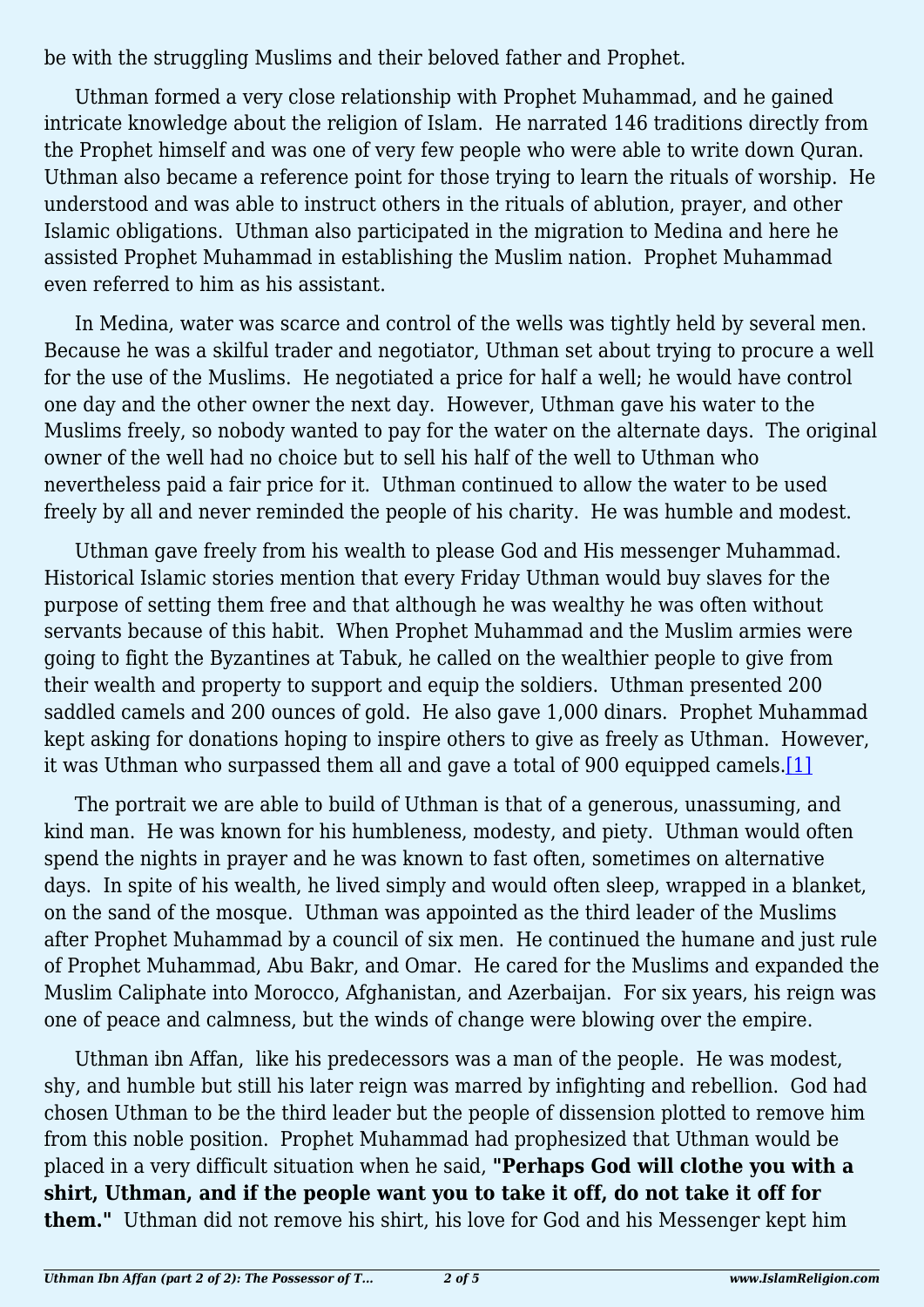both strong and humble in the face of old age and extreme difficulties.

<span id="page-2-0"></span>Endnotes:

[\[1\]](#page-1-0) The Sealed Nectar. Safi Ur Rahman Al Mubarakpuri.

# **Uthman Ibn Affan (part 2 of 2): The Possessor of Two Lights**

**Description:** The thought provoking life and works of the third Muslim leader. By Aisha Stacey (© 2009 IslamReligion.com) Published on 09 Feb 2009 - Last modified on 04 Oct 2009

Category: [Articles](http://www.islamreligion.com/articles/) >[The Prophet Muhammad](http://www.islamreligion.com/category/79/) > [Stories of His Companions](http://www.islamreligion.com/category/126/)

<span id="page-2-1"></span>Uthman ibn Affan<sup>[\[1\]](#page-4-0)</sup> was a man so loved by Prophet Muhammad, may the mercy and blessings of God be upon him, that he was called *the possessor of two lights*. Uthman was married to Prophet Muhammad's daughter Ruqiayah and when she died, he married Muhammad's other daughter, Umm Kulthum, thus possessing the two lights.



Uthman ibn Affan was appointed Caliph (leader of the Muslim nation) through a process of consultation and careful deliberation. On his deathbed, Omar ibn Al Khattab appointed a council of six men to choose a new leader. It was a time of confusion and chaos for the Muslims, small disagreements were becoming obstacles. Some people wanted to appoint Ali ibn Abu Talib because he was from Prophet Muhammad's family, others wanted to appoint Uthman because he was from one of the great tribes of Mecca. Ibn Kathir, the respected Islamic scholar of the 14th century suggests that the leader of the council, Abdu Rahman ibn Awf questioned both men and then chose Uthman.

Abdurrahman asked Ali, "Do you swear to rule by the glorious book of God (Quran) and the Sunnah (traditions) of His messenger?" To which he replied, "I hope to act according to my best knowledge and capacity". When Abdurrahman asked Uthman the same question, he replied simply, "I do". It would be too simplistic to suggest that the decision was made solely by the answer to this question but rather it was part of a process of reflection and deliberation. Both men were amongst several who were eminently qualified to lead the Muslim nation. Uthman was a man known to be pious, generous, and modest, perhaps his simple answer reflected his personality. A shy man, who spoke few words but whose heart was filled with love for God and His messenger.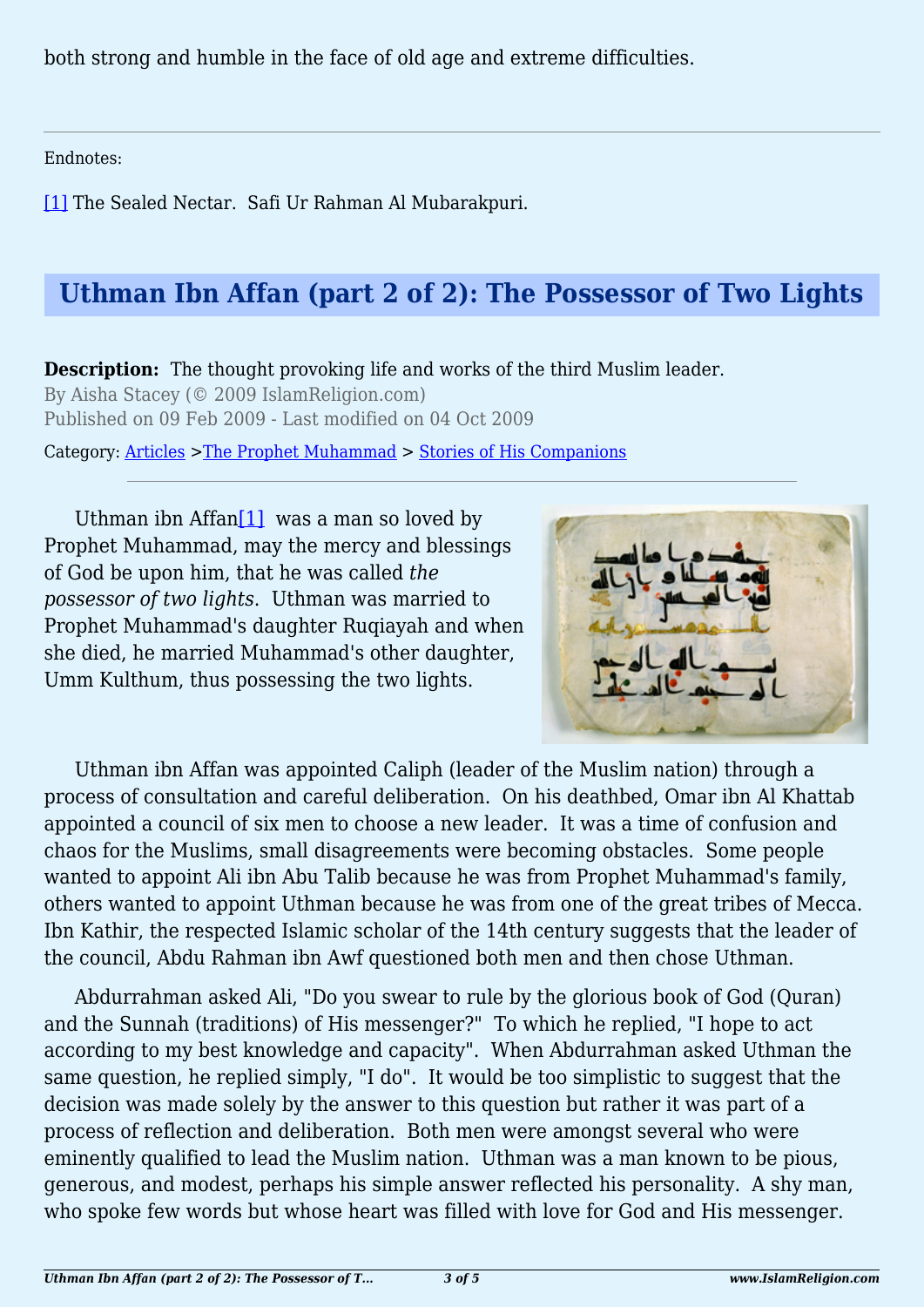Immediately after being elected, Uthman ibn Affan addressed the people from the minbar previously used by Prophet Muhammad. He looked at the Muslims and praised God, sent blessings upon Prophet Muhammad, and reminded the people that this world was full of deception. He advised the people to shun living luxurious lives and to seek a place in the hereafter, full of happiness and peace.

**"And put forward to them the example of the life of this world, it is like water (rain) which We send down from the sky, and the vegetation of the earth mingles with it, and becomes fresh and green. But (later) it becomes dry and broken pieces, which the winds scatter. And God is Able to do everything. Wealth and children are the adornment of the life of this world. But the good righteous deeds (five compulsory prayers, deeds of God's obedience, good and nice talk, remembrance of God with glorification, praises and thanks, etc.), that last, are better with your Lord for rewards and better in respect of hope." (Quran 18: 45 - 46)**

Uthman was a pious man who loved and trusted God completely, thus his first action as leader was to assure the people that he would guide them according to the way of the Prophet and Caliphs Abu Bakr and Omar ibn Al Khattab. Uthman was turning 70 when he became leader of the Muslims and for many years, he had refrained from the pleasures of this life in order to seek nearness to God. After setting a tone of piety and concern for Muslims that would be the hallmark of his reign, Uthman turned his attention to giving direction to the governors and the Muslim armies.

To the governors Uthman expressed his desire for them to serve the people, and never to exploit them. He sent prominent companions of Prophet Muhammad, as his personal deputies to the provinces to scrutinize the conduct of officials and the condition of the people. Uthman reminded the armies to follow the clear guidelines set down by Omar ibn Al Khattab and asked them never to forget that they were defending the believers. Extensive conquests were made during the reign of Uthman, including parts of Spain, Morocco, and Afghanistan. Uthman was also the first Caliph to organise a navy. He reorganised the administrative divisions of the Muslim Caliphate, expanded, and initiated many public projects. Perhaps Uthman's most astounding contribution to the Muslims was his compilation of the Quran.

## **The Uthmani Quran**

After the death of Prophet Muhammad and during the time of the Caliphs, hundreds of thousands of non-Arabs converted to Islam. Consequently, the Quran began to be recited and written in various different dialects and scripts. One of Prophet Mohammad's companions, and Uthman's friend Hudhaifah, whilst on a journey noticed that there were many different recitations of Quran throughout the Muslim Empire. Hudhaifah suggested to Uthman that there be an official version written in the style used in Medina.

Uthman knew the Quran by heart and had intimate knowledge of the context and circumstances relating to each verse. The Quran had been gathered during the time of